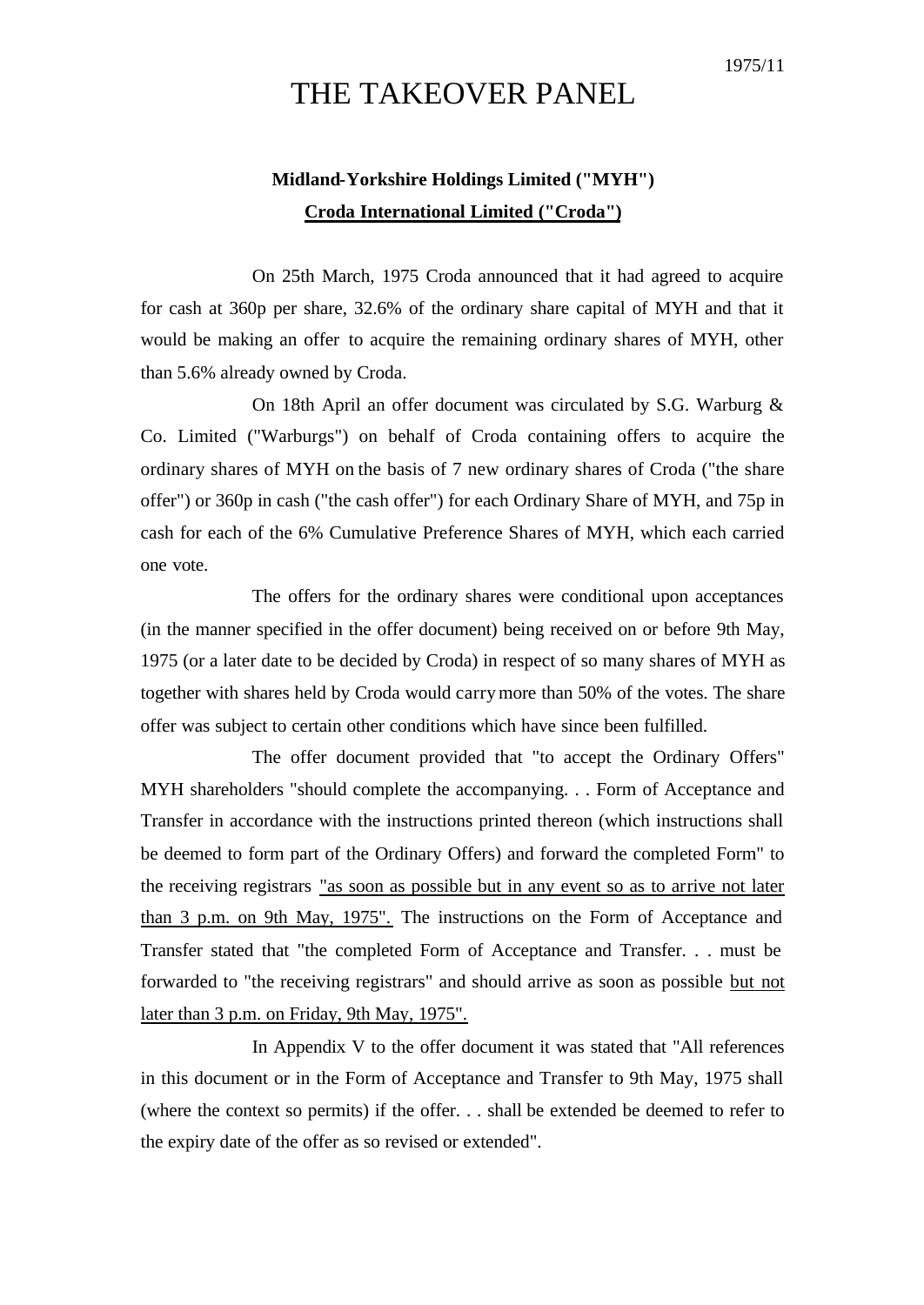In a letter to MYH shareholders dated 14th May, Croda stated that it had "extended the period for accepting to Tuesday, 20th May". In a further letter dated 23rd May, Croda confirmed that "the offers have been extended until Friday, 30th May but in no circumstances will they be extended beyond 30th May unless they have become unconditional by that date".

The letter of 23rd May also stated that "Because the preference shares of (MYH) also carry votes, acceptances in respect of a further 68,785 Ordinary or Preference Shares of (MYH) are needed for the offers to succeed by becoming unconditional".

On 27th May, the financial advisers to MYH, Hill Samuel & Co. Limited ("Hill Samuel"), informed the Panel executive that L. Messel & Co. ("Messels"), who were, the stockbrokers to Croda, had been in touch with a number of shareholders of MYH to inform those shareholders that Messels had an investment, client who might be prepared to purchase MYH shares for cash at prices considerably in excess of Croda's cash offer price.

On 28th May, representatives of Messels and of Warburgs met the Panel, executive and explained that Messels had a non-discretionary investment client who had been for a long time a consistent buyer of Croda shares and who saw Croda's offer for MYH as affording the possibility of acquiring Croda shares at a discount as compared with their then market price, since the market price of MYH had been consistently lower than the value of Croda's share offer. It was explained that this investment client did not wish to hold MYH shares, so that Messels*,* on behalf of that client, were therefore seeking to purchase a block of MYH shares which would be large enough, once they had been assented to Croda's offer, to cause Croda's offers to become unconditional as to acceptances.

The Panel executive noted that the investment client did not fall within any of the groups of persons who would be presumed "under the Code to be acting in concert with Croda. The Panel executive spoke with the Investment Manager of the investment client who was able to confirm that the buying order had emanated from himself, and that he was in no way a discretionary investment client of Messels nor was he acting in concert with Croda.

On this basis, the Panel executive decided that the client should not be deemed to be acting in concert with Croda, since he was motivated exclusively by investment considerations, and that he was not pursuant to an agreement or understanding (whether formal or informal) actively co- operating with Croda to obtain or consolidate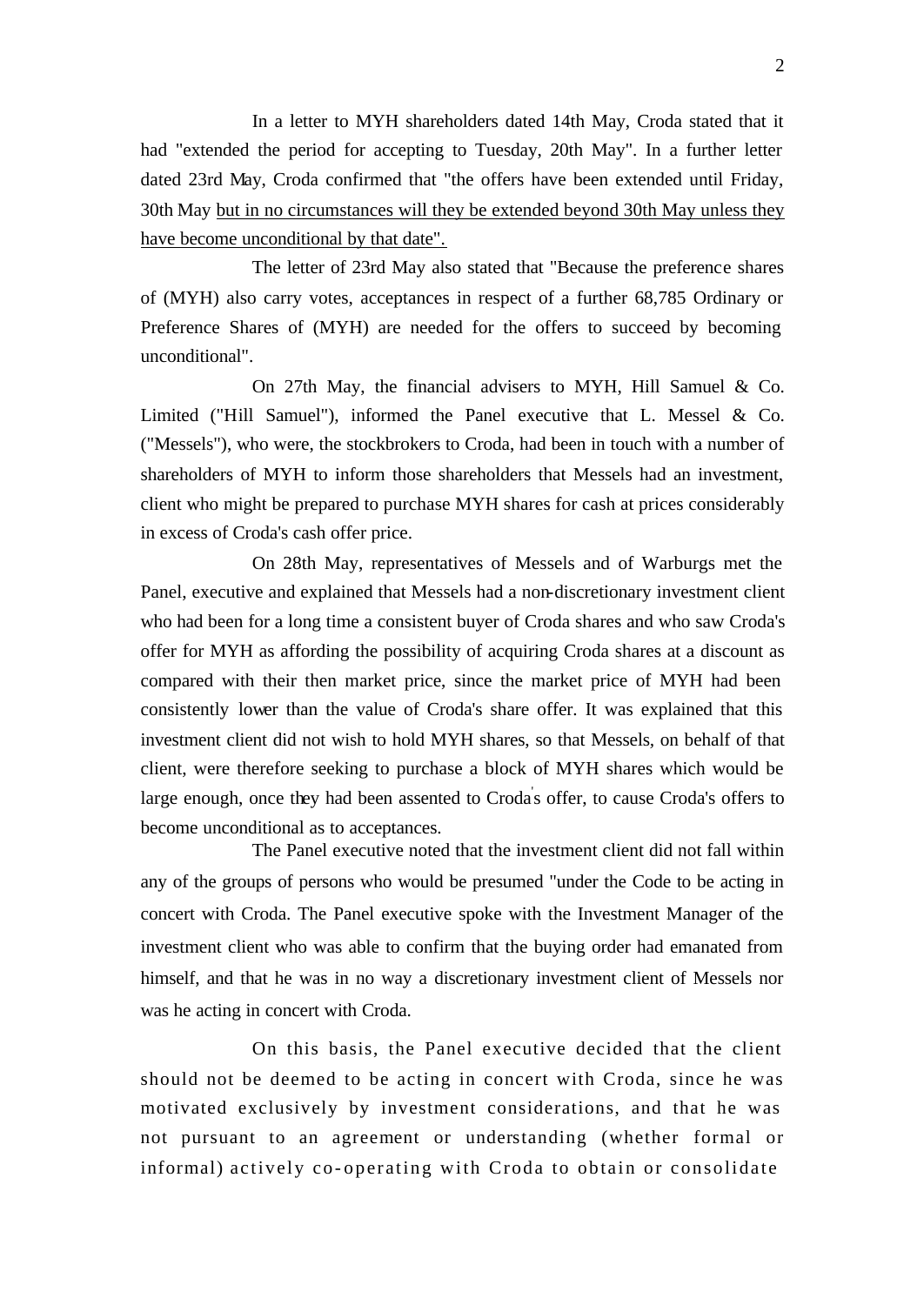control of MYH as required by the definition. In reaching their decision, the Panel executive had regard to Rule 31 of the Code which specifically envisages that during an offer period brokers to an offeror or an offeree company may continue to deal for the account of investment clients, subject to disclosure to the Stock Exchange and to the Panel.

The Panel executive informed Warburgs on 28th May and Hill Samuel subsequently of their decisions.

Shortly, after 3. p.m. on 30th May Messels telephoned the Panel executive to say that they now knew that sufficient acceptances had been received so that Croda's offers had become unconditional. They wished to know whether, since this was not yet public knowledge, it would be proper for them to continue to buy shares in the market for their clients. The executive suggested that they should not do so until the announcement had been made since they were in possession of privileged information.

At about 5 p.m. on Friday, 30th May, Warburgs announced that Croda's offers had become unconditional, Croda having held 859,750 ordinary, shares of MYH before the offer was posted and by 3 p.m. that day, having received acceptances in respect of 310,692 ordinary shares and 3,346 preference shares of MYH These 1,173,788 shares together represented 50.11% of the total voting rights of MYH. Later that evening, Hill Samuel warned the Panel executive that, in view of the fact that the Croda offers had gone unconditional by such a small margin, they might wish to call for an investigation into certain late dealings in the shares of MYH and into acceptances of the Croda offers.

At a meeting on Monday, 2nd June between the Panel executive and representatives of Hill Samuel and of MYH, the latter were informed that there had been included in the acceptances as announced by Warburgs on 30th May, an acceptance in respect of 2,900 ordinary shares of MYH (representing some 0.12% of the total, voting rights) which shares had been bought by Messels on behalf of the investment client referred to above at about 1,30 p.m. on that day. Of these 2,900 ordinary shares, 2,300 had been purchased in the market, and 600 had been purchased from another non-discretionary client of Messels who had that day given them an order to sell. These shares had been purchased at a price of 476p each. Upon these shares being assented to the Croda share offer, the client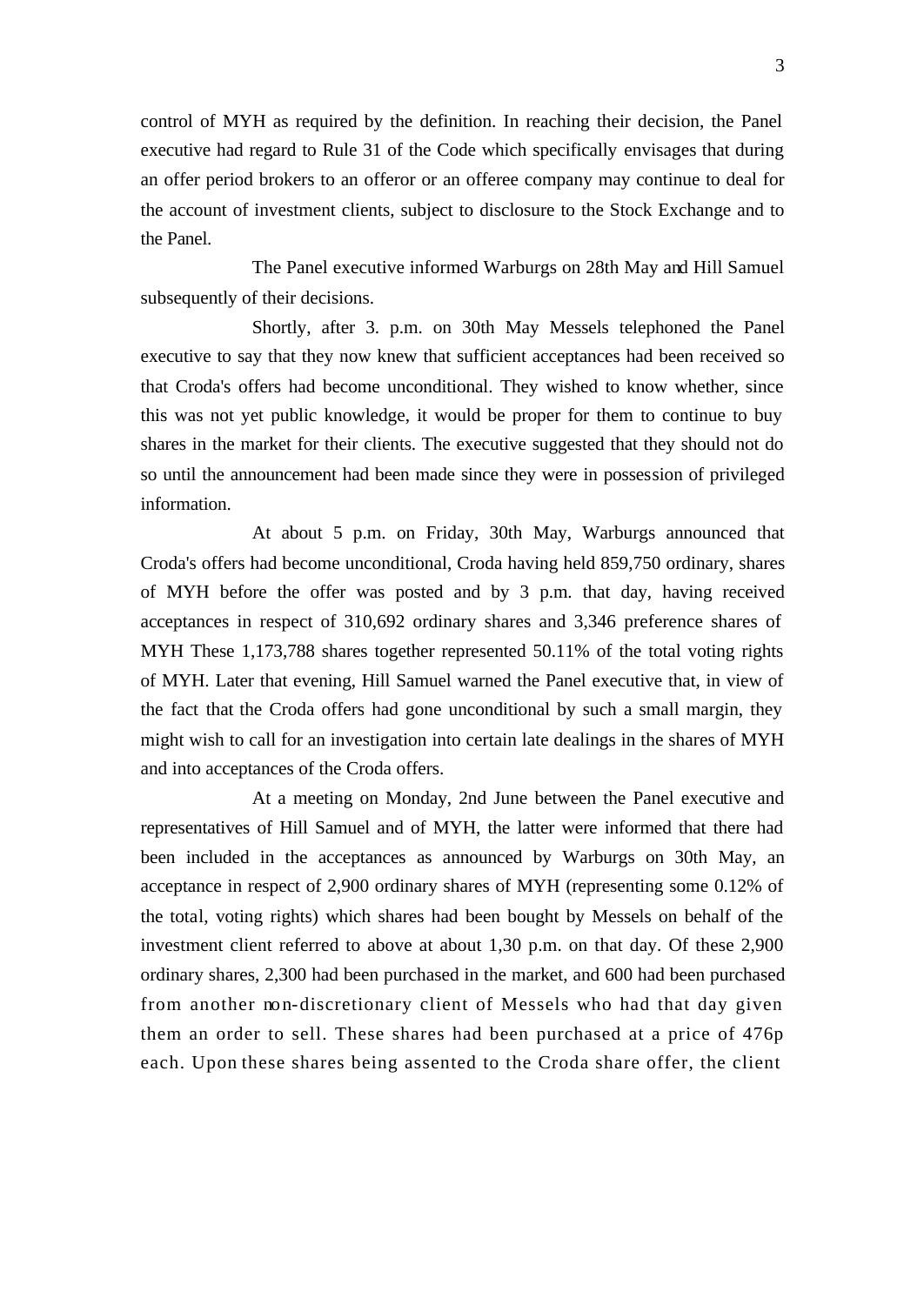would therefore receive a total of 20,300 new ordinary shares of Croda at an effective price of 65p. per share as compared with a current market quote of 68/70p. Further acceptances had been received after 3 p.m. on 30th May, so that by midnight Croda held or had actually received acceptances in respect of an aggregate of some 50.39% of the voting rights of MYH.

Hill Samuel thereupon gave notice on behalf of MYH that they wished to appeal to the full Panel on the following grounds:-

- (a) that the Panel executive were incorrect in reaching the conclusion that the investment client of Messels who purchased the 2,900 ordinary shares of MYH on 30th May had not been acting in concert with Croda so that either:
	- (i) the acceptance by that client should be held invalid so that the offer had never become unconditional by 3 p.m. on 30th May; or, failing this,
	- (ii) under Rule 32 of the Code, Croda should be required to increase the cash offered to MYH shareholders from 360p. per ordinary share to 476p.; and
- (b) that, in view of the close result, there should be an independent scrutiny of the acceptance forms comprising the acceptances as announced by Warburgs at 5 p.m.

A meeting of the full Panel was held on 4th June to consider the matter.

At this hearing it was strongly argued by Hill Samuel on behalf of MYH that in all the circumstances the purchase by the investment client of Messels should be regarded as being a purchase by a person acting in concert with Croda and that therefore, having regard to Rule 22 of the Code and the sections of Practice Note 7 relating to that Rule and to the terms of Warburgs' letter dated 23rd May, the investment client must, be treated as not having accepted the offer and the offers should therefore be deemed to have lapsed.

Hill Samuel pointed to those sections of Practice Note 7 which read as

follows:-

- (i) "Where an offeror states that in any event the offer will lapse after, a specified date unless it has by then been declared or become unconditional, the offeror will not subsequently be permitted to extend the offer period"; and
- (ii) "If expressions such as  $\ldots$  . the offer will not be further improved. . .' or  $\ldots$ . . our offer remains at Xp. per share and it will not be raised. . .' are included in documents sent to offeree shareholders, the offeror will not subsequently be permitted to revise its offer".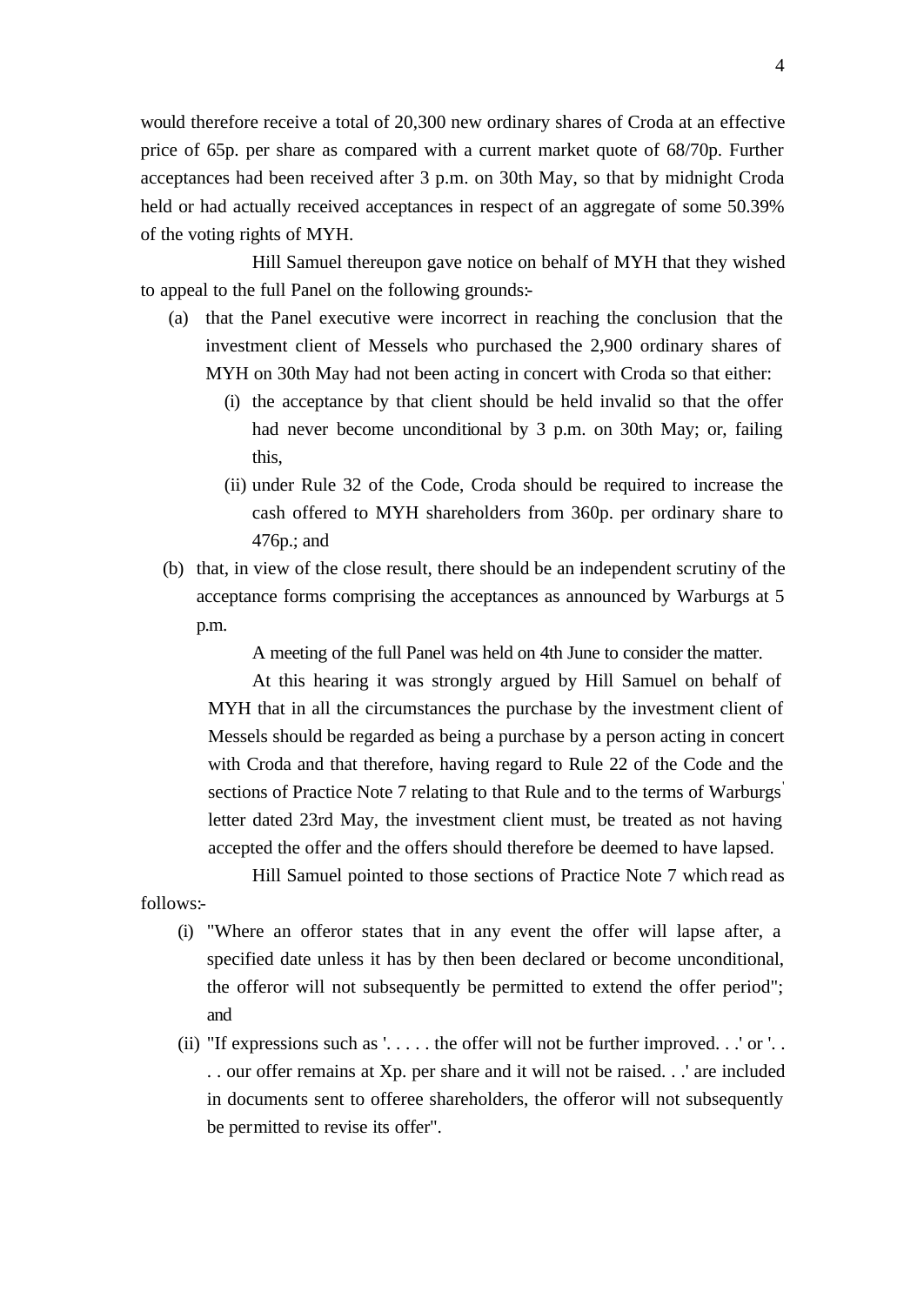Hill Samuel argued that, since

- (i) on 30th May Messels as Croda's brokers were aware of how many shares were required to be assented to the Croda offers for those offers to become unconditional,
- (ii) Messels were not only Croda's brokers, but also the brokers to the investment client and the same partner of Messels was active in both capacities, and
- (iii) the motive of Messels in purchasing the 2,900 shares was to make it possible for Croda to declare its offers unconditional,

the investment client, alternatively Messels, must be deemed to have been acting in concert with Croda.

It therefore followed that, since Croda had stated in the circular letter of 23rd May that ''the offers definitely will not be increased and accordingly no increase would now be permitted by the Panel on Take-overs and Mergers", neither Croda, nor any person acting in concert with Croda, was thereafter permitted to purchase share at more than 360p per share in cash because otherwise Croda would be required by Rule 32 of the Code to increase their offer to other shareholders, which would be a breach of the requirements in Practice Note 7.

In the alternative, Hill Samuel argued that if the investment client was held by the Panel to be acting in concert but the Panel felt that the investment client was nevertheless entitled on 30th May to purchase shares at a price in excess of 360p, then the price payable to accepting shareholders should be increased to the price paid by such client (namely 476p per share) under the provisions of Rule 32 of the Code which states that:

"If the offerer or any personacting in concert with the offeror purchases shares in the market or otherwise during the offer period at above the offer price. . . then it shall increase its offer to not less than the highest price. . . paid for the shares so acquired".

The next issue raised by Hill Samuel related to the time during 30th May at which Croda was required to have received acceptances in excess of 50% of the voting rights of' MYH in order that their offer should become unconditional. Hill Samuel argued that the relevant moment was 3 p.m. on 30th May, rather than midnight as suggested by Croda. In support of their argument, Hill Samuel, pointed to the condition in Appendix V to the offer document, the text of which has been quoted above. They pointed out that the last time for acceptance was stated to be 3 p.m. on 9th May, 1975 in a number of places both in the offer document and on the Form of Acceptance and Transfer, and that in the letters of 14th and 23rd May the period for accepting the offers was stated to have been extended to Tuesday, 20th May and Friday, 30th May respectively. In neither of these two letters was any particular time of the day mentioned, so that a shareholder of MYH should have assumed that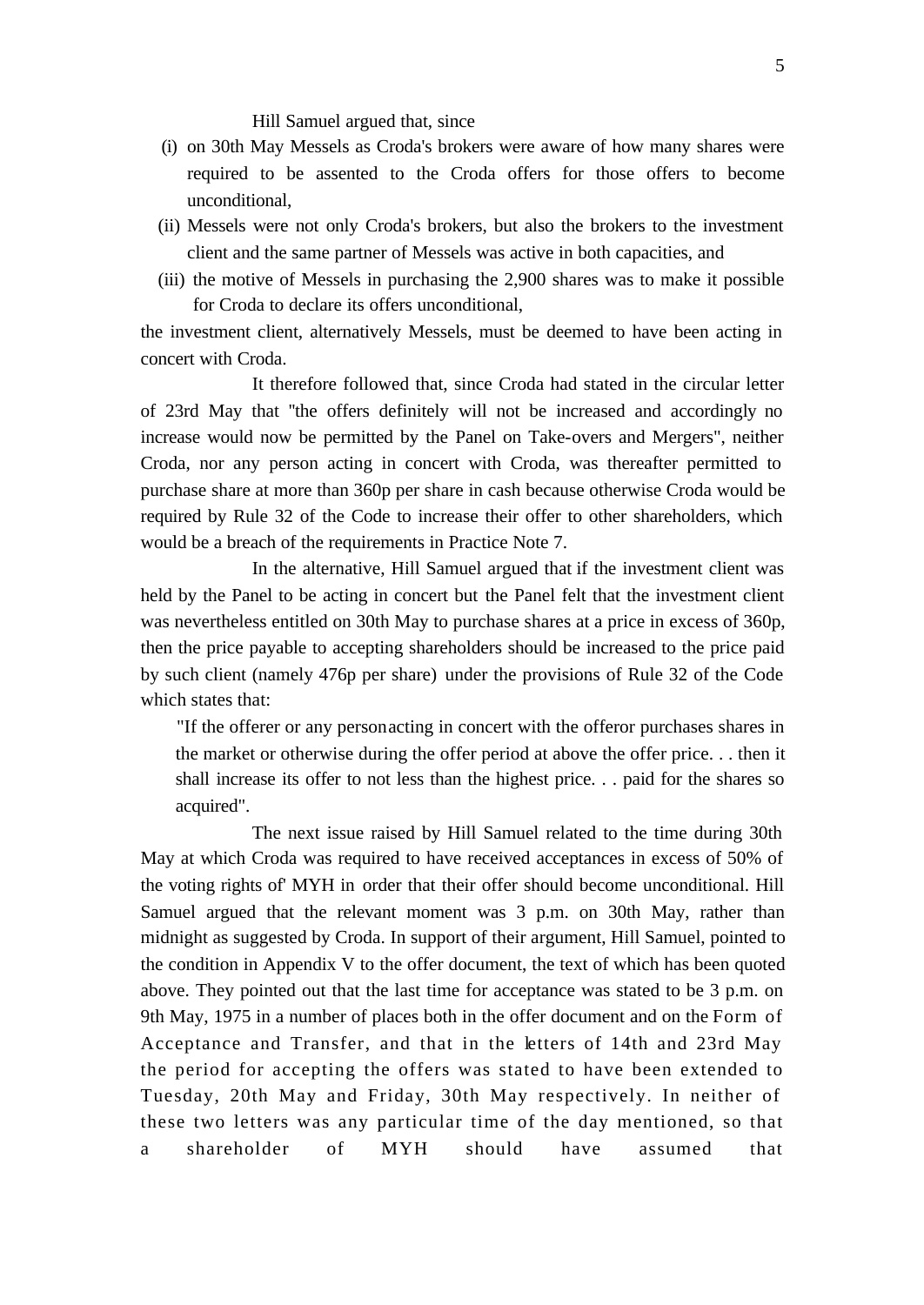the relevant time of the day had not been altered and was 3 p.m.

Finally Hill Samuel submitted that, in view of the small margin by which the offers had gone unconditional, there should be an independent scrutiny of the acceptances in order to satisfy MYH that by 3 p.m. on 30th May all acceptances included in the Warburgs announcement of 5 p.m. were valid.

In reply to these submissions, Warburgs claimed, first, that the appeal by MYH was out of time, since Warburgs and Messels had given to the executive all the relevant facts relating to the proposed transaction on behalf of Messels' investment client and the executive had ruled that such a proposal would not either contravene the Code or give rise to any additonal obligations on Croda.

Secondly, Warburgs maintained that the Panel executive had been correct to conclude that the investment client of Messels was not acting in concert with Croda in relation to the bid for MYH.

Thirdly, Warburgs claimed that the operative time by which the Croda offers had to go unconditional on 30th May was not 3 p.m., but was midnight. In support of this argument, they pointed out that no time was mentioned in either of the circulars dated 14th and 23rd May. Accordingly, they considered that Croda would be entitled to include any acceptances received at any time during that day.

Fourthly, they pointed out that both they and the receiving registrars had checked acceptances which had been received by 3 p.m. on 30th May, and that they were both satisfied that it was in order to include all acceptances that had been counted.

The full Panel gave most anxious consideration to this case. Whilst recognising the force and even merit of the argument that the investment client of Messels should have been deemed to be acting in concert with Croda in relation to the transactions on the 30th May in respect of the 2900 ordinary shares in MYH, it felt that the provisions of the Code in regard to concert parties were somewhat equivocal in their application to transactions conducted by associates of the offeror or offeree on account of non-discretionary investment clients. Whatever view they might have reached had the matter been at large the full Panel has concluded that in all the circumstances of the present case and having regard to the fact that there had been full disclosure to the Panel executive, it would not be equitable to upset the ruling of the executive, and to hold that a concert party situation had arisen. In so holding the Panel have had regard to the balance of equity as between the parties concerned.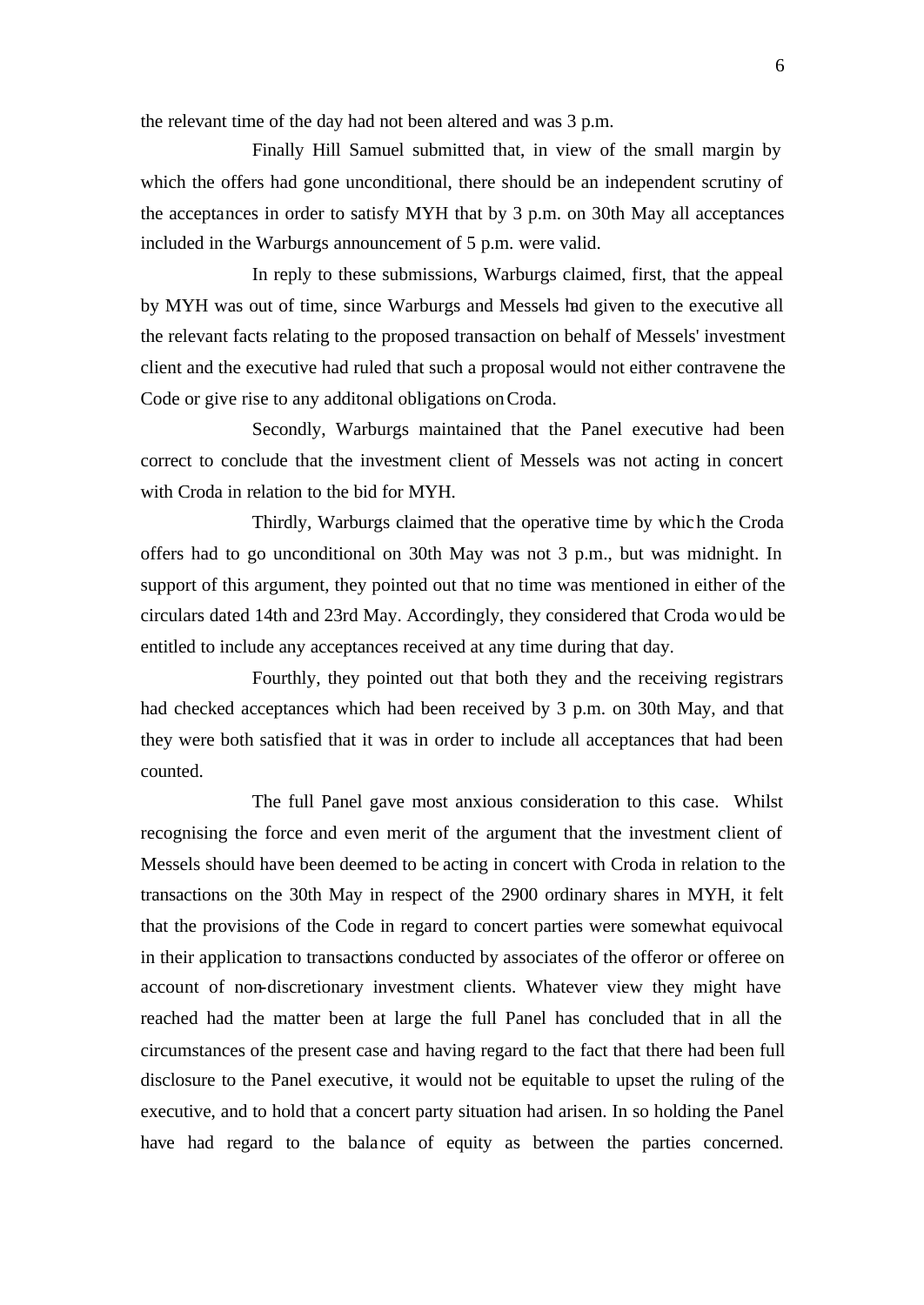Contrary to the view sometimes expressed in ill informed quarters, it is very rarely that the facts and circumstances in one case are identical with those in another even though the same Rules of the Code may be involved. In all cases the Panel seeks to administer the Rules so as to achieve in the circumstances of each particular case as near an equitable solution as is possible in accordance with the spirit of the Code. It is necessary, therefore, to emphasize that the present decision must not be regarded as a precedent in other cases not presenting identical features. On the contrary, the Panel wishes to make it clear that where associates of an offeror or offeree, acting with the advantage of information which they have received in that capacity and which has not been made generally public, solicit investment clients or third parties with a view to affecting the result of the offer both they and those whom they solicit may be at risk of being held concert parties within the meaning of the Code. Whilst not seeking to fetter the freedom of the market, the Panel would deprecate any action by a broker or professional adviser acting on the instructions of one of the parties to an offer situation taking any initia tive involving the use of information not known to the public with the intention of affecting the outcome. In any such case the Panel must reserve the right, according to the facts of each case, to hold that the investment client and the associate are concert parties with the consequences which the Rules involve.

The Panel also concluded on the facts of this case that, even if it had held that the investment client of Messels had acted in concert with Croda, it would not have been possible to set aside the acceptance in respect of the shares involved. Furthermore, having regard to the terms of Practice Note 7 which states, in relation to Rules 22, 32, 33 and 34, that:

"An offer may not be revised after the 46th day, nor may shares be purchased above the offer price after that day except where. . . . the offeror purchases, in one transaction, shares at above the offer price which carry him beyond 50% and he immediately declares the offer unconditional",

it would in fact have been open to Croda to have purchased shares in one transaction at above the offer price, if these had carried Croda beyond 50% so that the offer became immediately unconditional at the higher price, notwithstanding that the letter of 23rd May stated that the offers would not be increased. But this is not in fact what they did.